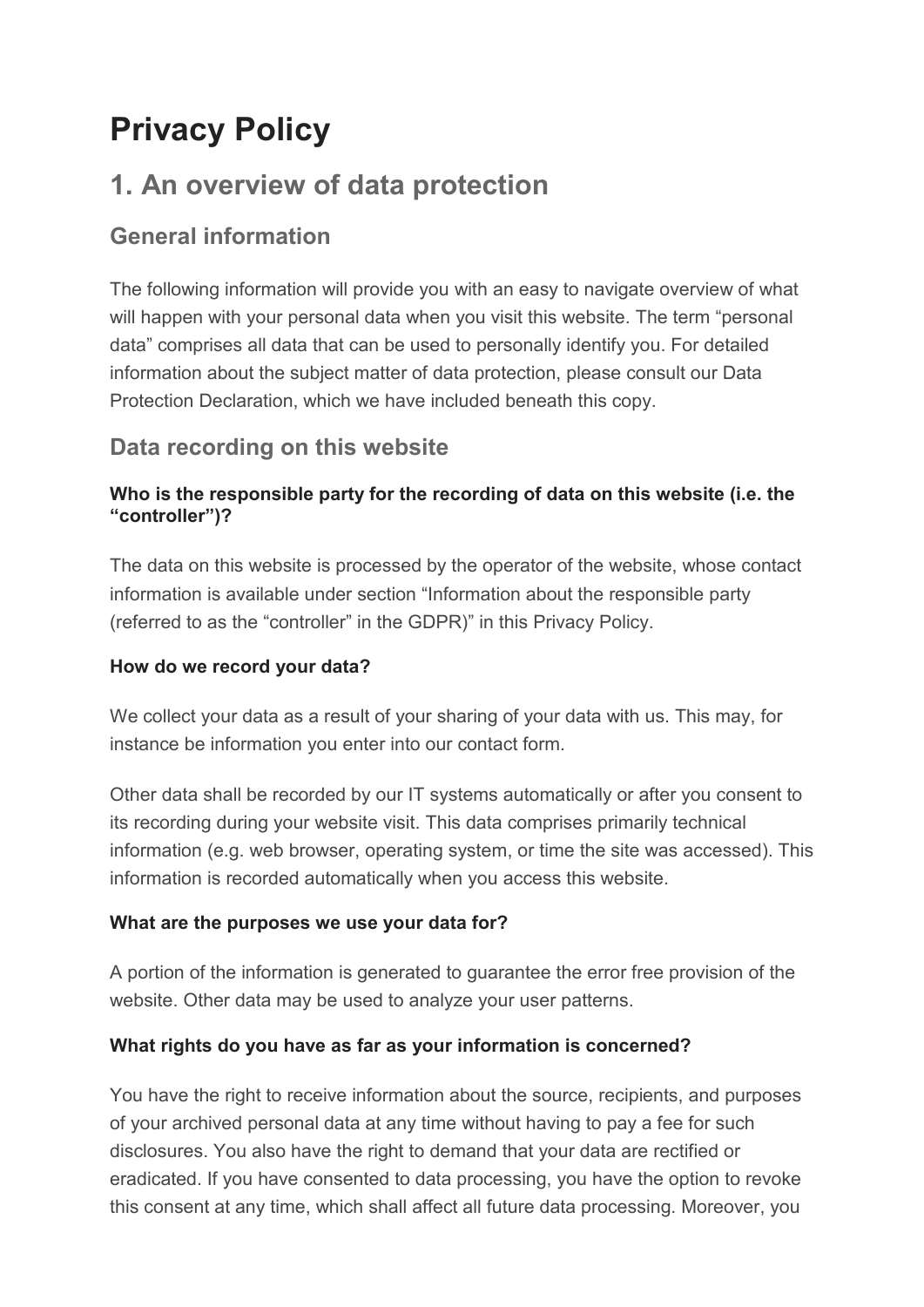have the right to demand that the processing of your data be restricted under certain circumstances. Furthermore, you have the right to log a complaint with the competent supervising agency.

Please do not hesitate to contact us at any time if you have questions about this or any other data protection related issues.

## **2. Hosting and Content Delivery Networks (CDN)**

### **External Hosting**

This website is hosted by an external service provider (host). Personal data collected on this website are stored on the servers of the host. These may include, but are not limited to, IP addresses, contact requests, metadata and communications, contract information, contact information, names, web page access, and other data generated through a web site.

The host is used for the purpose of fulfilling the contract with our potential and existing customers (Art. 6 para. 1 lit. b GDPR) and in the interest of secure, fast, and efficient provision of our online services by a professional provider (Art. 6 para. 1 lit. f GDPR).

Our host will only process your data to the extent necessary to fulfil its performance obligations and to follow our instructions with respect to such data.

We are using the following host:

IONOS

#### **Execution of a contract data processing agreement**

In order to guarantee processing in compliance with data protection regulations, we have concluded an order processing contract with our host.

## **3. General information and mandatory information**

#### **Data protection**

The operators of this website and its pages take the protection of your personal data very seriously. Hence, we handle your personal data as confidential information and in compliance with the statutory data protection regulations and this Data Protection Declaration.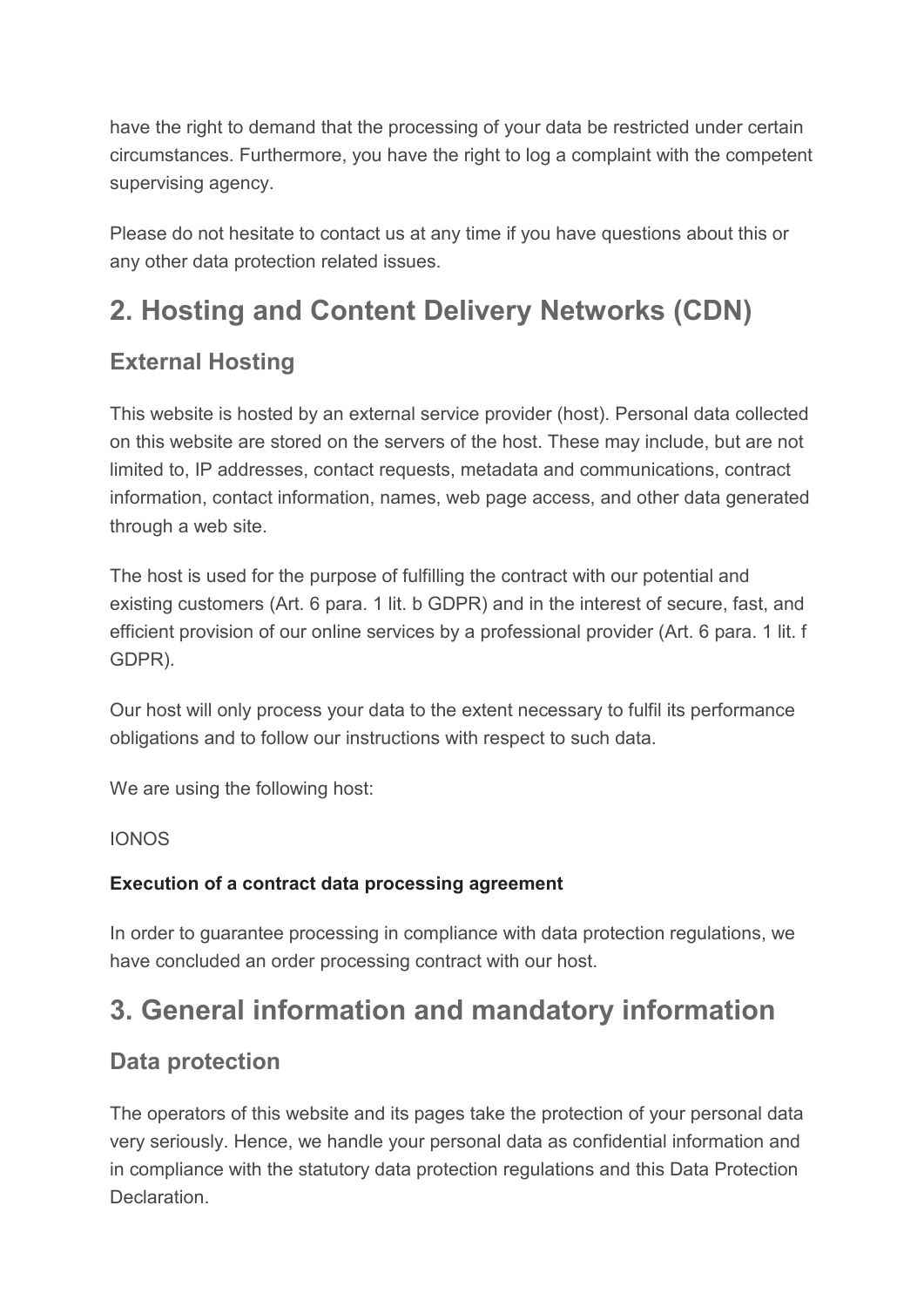Whenever you use this website, a variety of personal information will be collected. Personal data comprises data that can be used to personally identify you. This Data Protection Declaration explains which data we collect as well as the purposes we use this data for. It also explains how, and for which purpose the information is collected.

We herewith advise you that the transmission of data via the Internet (i.e. through email communications) may be prone to security gaps. It is not possible to completely protect data against third-party access.

#### **Information about the responsible party (referred to as the "controller" in the GDPR)**

The data processing controller on this website is:

Christian Hamann Fischwang 2 / Fischbachhof 72280 Dornstetten

Phone: 07443/8781 E-mail: hamann-fischbachhof@t-online.de

The controller is the natural person or legal entity that single-handedly or jointly with others makes decisions as to the purposes of and resources for the processing of personal data (e.g. names, e-mail addresses, etc.).

### **Storage duration**

Unless a more specific storage period has been specified in this privacy policy, your personal data will remain with us until the purpose for which it was collected no longer applies. If you assert a justified request for deletion or revoke your consent to data processing, your data will be deleted, unless we have other legally permissible reasons for storing your personal data (e.g. tax or commercial law retention periods); in the latter case, the deletion will take place after these reasons cease to apply.

### **Information on data transfer to the USA**

Our website uses, in particular, tools from companies based in the USA. When these tools are active, your personal information may be transferred to the US servers of these companies. We must point out that the USA is not a safe third country within the meaning of EU data protection law. US companies are required to release personal data to security authorities without you as the data subject being able to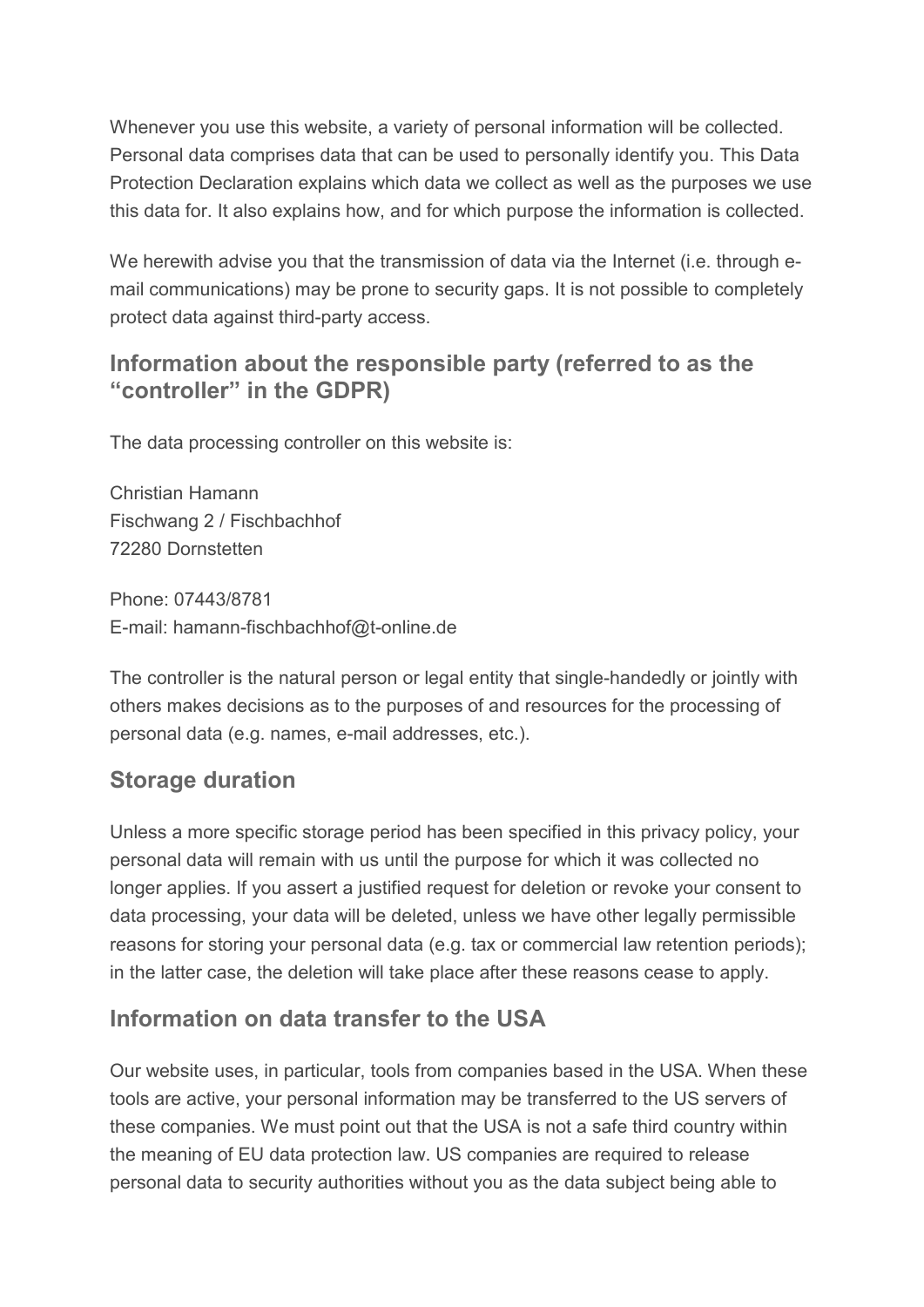take legal action against this. The possibility cannot therefore be excluded that US authorities (e.g. secret services) may process, evaluate, and permanently store your data on US servers for monitoring purposes. We have no influence over these processing activities.

#### **Revocation of your consent to the processing of data**

A wide range of data processing transactions are possible only subject to your express consent. You can also revoke at any time any consent you have already given us. This shall be without prejudice to the lawfulness of any data collection that occurred prior to your revocation.

#### **Right to object to the collection of data in special cases; right to object to direct advertising (Art. 21 GDPR)**

IN THE EVENT THAT DATA ARE PROCESSED ON THE BASIS OF ART. 6 SECT. 1 LIT. E OR F GDPR, YOU HAVE THE RIGHT TO AT ANY TIME OBJECT TO THE PROCESSING OF YOUR PERSONAL DATA BASED ON GROUNDS ARISING FROM YOUR UNIQUE SITUATION. THIS ALSO APPLIES TO ANY PROFILING BASED ON THESE PROVISIONS. TO DETERMINE THE LEGAL BASIS, ON WHICH ANY PROCESSING OF DATA IS BASED, PLEASE CONSULT THIS DATA PROTECTION DECLARATION. IF YOU LOG AN OBJECTION, WE WILL NO LONGER PROCESS YOUR AFFECTED PERSONAL DATA, UNLESS WE ARE IN A POSITION TO PRESENT COMPELLING PROTECTION WORTHY GROUNDS FOR THE PROCESSING OF YOUR DATA, THAT OUTWEIGH YOUR INTERESTS, RIGHTS AND FREEDOMS OR IF THE PURPOSE OF THE PROCESSING IS THE CLAIMING, EXERCISING OR DEFENCE OF LEGAL ENTITLEMENTS (OBJECTION PURSUANT TO ART. 21 SECT. 1 GDPR).

IF YOUR PERSONAL DATA IS BEING PROCESSED IN ORDER TO ENGAGE IN DIRECT ADVERTISING, YOU HAVE THE RIGHT TO AT ANY TIME OBJECT TO THE PROCESSING OF YOUR AFFECTED PERSONAL DATA FOR THE PURPOSES OF SUCH ADVERTISING. THIS ALSO APPLIES TO PROFILING TO THE EXTENT THAT IT IS AFFILIATED WITH SUCH DIRECT ADVERTISING. IF YOU OBJECT, YOUR PERSONAL DATA WILL SUBSEQUENTLY NO LONGER BE USED FOR DIRECT ADVERTISING PURPOSES (OBJECTION PURSUANT TO ART. 21 SECT. 2 GDPR).

#### **Right to log a complaint with the competent supervisory agency**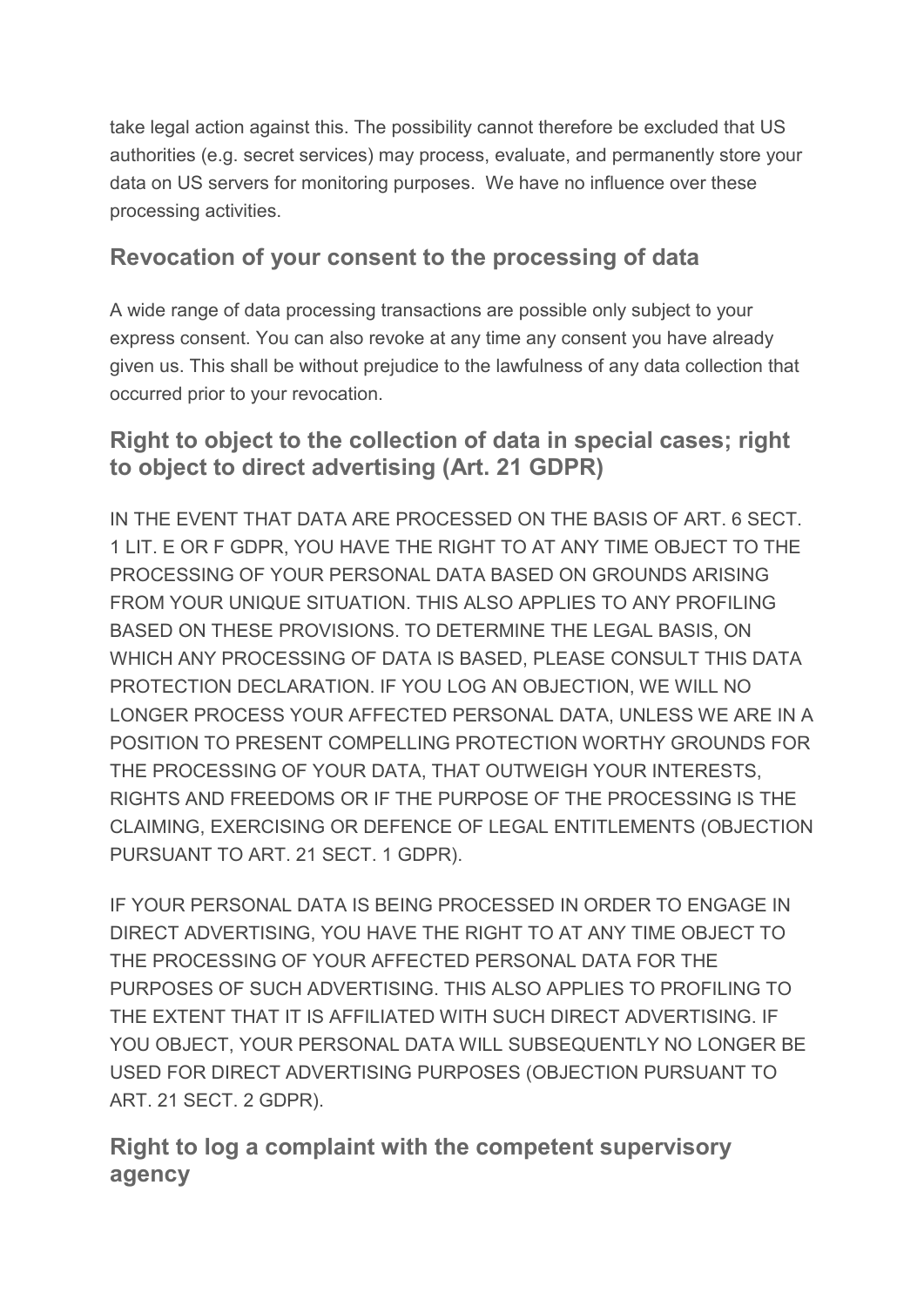In the event of violations of the GDPR, data subjects are entitled to log a complaint with a supervisory agency, in particular in the member state where they usually maintain their domicile, place of work or at the place where the alleged violation occurred. The right to log a complaint is in effect regardless of any other administrative or court proceedings available as legal recourses.

### **Right to data portability**

You have the right to demand that we hand over any data we automatically process on the basis of your consent or in order to fulfil a contract be handed over to you or a third party in a commonly used, machine readable format. If you should demand the direct transfer of the data to another controller, this will be done only if it is technically feasible.

### **SSL and/or TLS encryption**

For security reasons and to protect the transmission of confidential content, such as purchase orders or inquiries you submit to us as the website operator, this website uses either an SSL or a TLS encryption program. You can recognize an encrypted connection by checking whether the address line of the browser switches from "http://" to "https://" and also by the appearance of the lock icon in the browser line.

If the SSL or TLS encryption is activated, data you transmit to us cannot be read by third parties.

### **Information about, rectification and eradication of data**

Within the scope of the applicable statutory provisions, you have the right to at any time demand information about your archived personal data, their source and recipients as well as the purpose of the processing of your data. You may also have a right to have your data rectified or eradicated. If you have questions about this subject matter or any other questions about personal data, please do not hesitate to contact us at any time.

### **Right to demand processing restrictions**

You have the right to demand the imposition of restrictions as far as the processing of your personal data is concerned. To do so, you may contact us at any time. The right to demand restriction of processing applies in the following cases: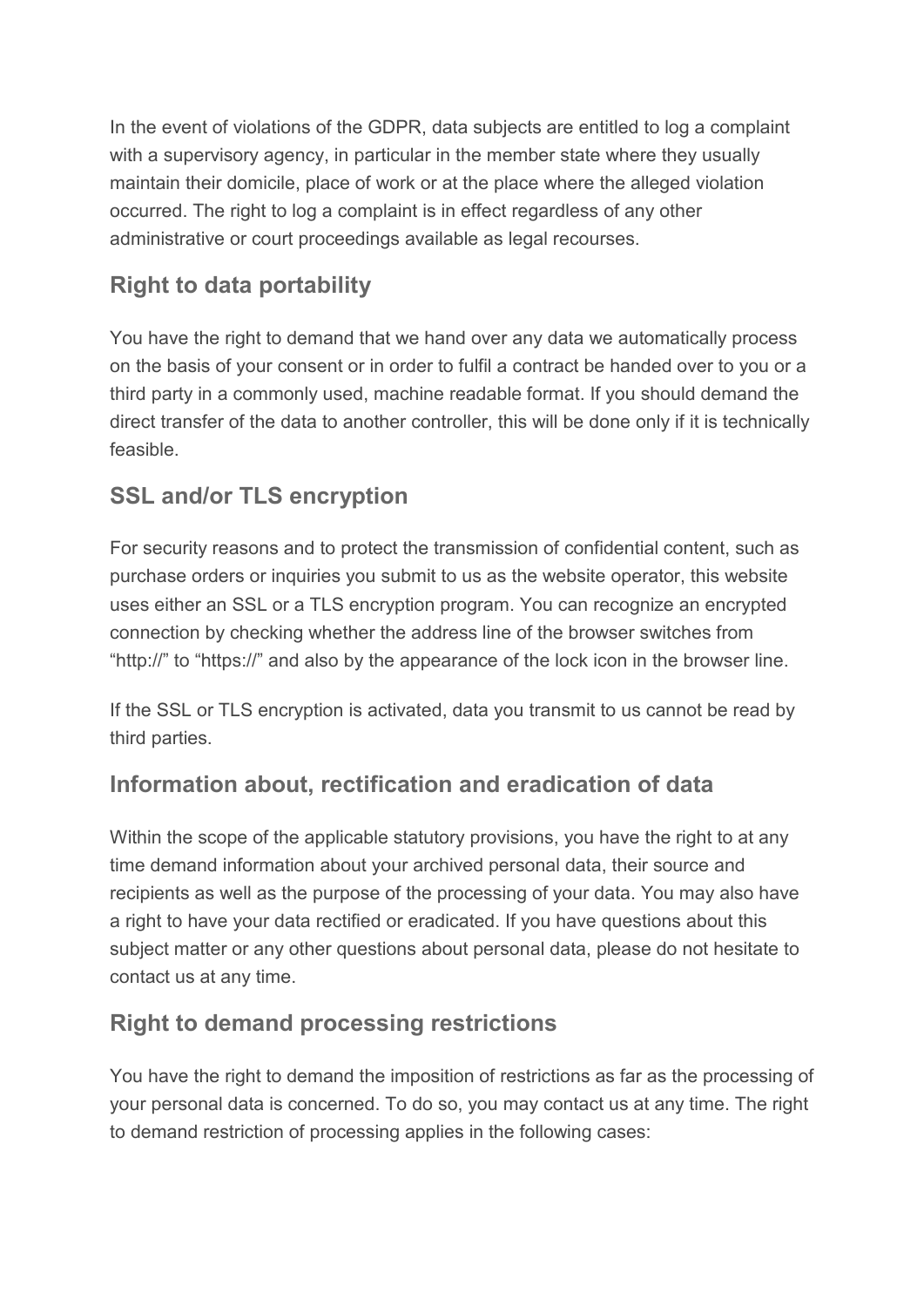- In the event that you should dispute the correctness of your data archived by us, we will usually need some time to verify this claim. During the time that this investigation is ongoing, you have the right to demand that we restrict the processing of your personal data.
- If the processing of your personal data was/is conducted in an unlawful manner, you have the option to demand the restriction of the processing of your data in lieu of demanding the eradication of this data.
- If we do not need your personal data any longer and you need it to exercise, defend or claim legal entitlements, you have the right to demand the restriction of the processing of your personal data instead of its eradication.
- If you have raised an objection pursuant to Art. 21 Sect. 1 GDPR, your rights and our rights will have to be weighed against each other. As long as it has not been determined whose interests prevail, you have the right to demand a restriction of the processing of your personal data.

If you have restricted the processing of your personal data, these data – with the exception of their archiving – may be processed only subject to your consent or to claim, exercise or defend legal entitlements or to protect the rights of other natural persons or legal entities or for important public interest reasons cited by the European Union or a member state of the EU.

## **4. Recording of data on this website**

### **Registration with Google**

Instead of registering directly on this website, you can register with Google. The provider of this service is Google Ireland Limited ("Google"), Gordon House, Barrow Street, Dublin 4, Ireland.

To register with Google, you must only enter your Google name and password. Google will identify you and confirm your identity to our website.

When you sign in with Google, we may be able to use certain information in your account to complete your profile with us. You decide whether you want this information to be used and if so, which information it is, within the framework of your Google security settings, which you can find

here: <https://myaccount.google.com/security> and [https://myaccount.google.com/perm](https://myaccount.google.com/permissions) [issions.](https://myaccount.google.com/permissions)

The data processing associated with Google's registration is based on our legitimate interest in making the registration process as simple as possible for our users (Art. 6(1)(f) GDPR). Since the use of the registration function is voluntary and the users